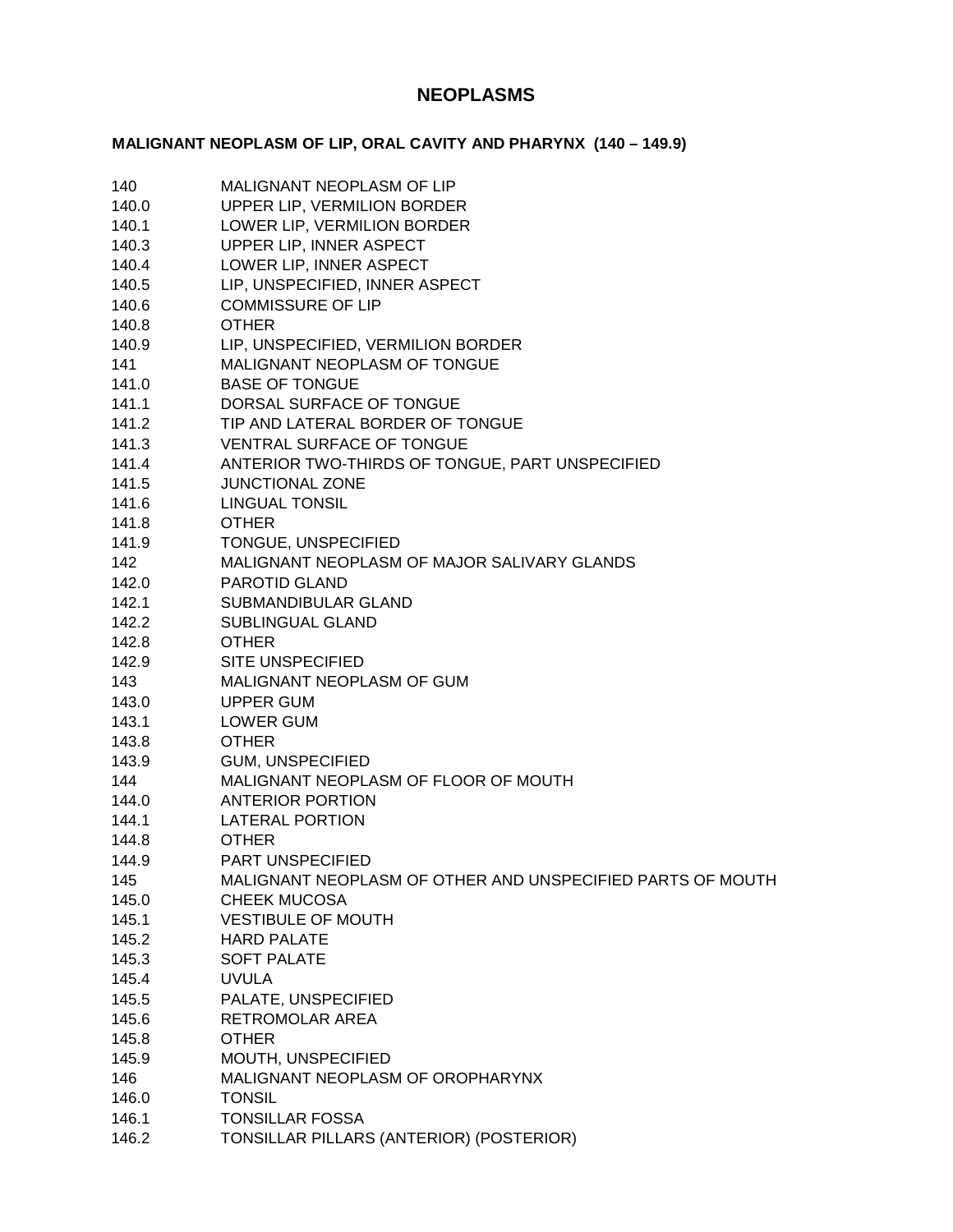| <b>VALLECULA</b>                                                       |
|------------------------------------------------------------------------|
| ANTERIOR ASPECT OF EPIGLOTTIS                                          |
| <b>JUNCTIONAL REGION</b>                                               |
| LATERAL WALL OF OROPHARYNX                                             |
| POSTERIOR WALL OF OROPHARYNX                                           |
| <b>OTHER</b>                                                           |
| OROPHARYNX, UNSPECIFIED                                                |
| MALIGNANT NEOPLASM OF NASOPHARYNX                                      |
| SUPERIOR WALL                                                          |
| <b>POSTERIOR WALL</b>                                                  |
| LATERAL WALL                                                           |
| <b>ANTERIOR WALL</b>                                                   |
| <b>OTHER</b>                                                           |
| NASOPHARYNX, UNSPECIFIED                                               |
| MALIGNANT NEOPLASM OF HYPOPHARYNX                                      |
| POSTCRICOID REGION                                                     |
| <b>PYRIFORM SINUS</b>                                                  |
| ARYEPIGLOTTIC FOLD, HYPOPHARYNGEAL ASPECT                              |
| POSTERIOR HYPOPHARYNGEAL WALL                                          |
| <b>OTHER</b>                                                           |
| HYPOPHARYNX, UNSPECIFIED                                               |
| MALIGNANT NEOPLASM OF OTHER AND ILL-DEFINED SITES WITHIN THE LIP, ORAL |
| CAVITY AND PHARYNX                                                     |
| PHARYNX, UNSPECIFIED                                                   |
| <b>WALDEYER'S RING</b>                                                 |
| <b>OTHER</b>                                                           |
| ILL-DEFINED                                                            |
|                                                                        |

#### **MALIGNANT NEOPLASM OF DIGESTIVE ORGANS AND PERITONEUM (150 – 159.9)**

- 150.0 CERVICAL PART
- 150.1 THORACIC PART
- 150.2 ABDOMINAL PART
- 150.3 UPPER THIRD
- 150.4 MIDDLE THIRD
- 150.5 LOWER THIRD
- 150.8 OTHER
- 150.9 OESOPHAGUS, UNSPECIFIED
- 151 MALIGNANT NEOPLASM OF STOMACH
- 151.0 CARDIA
- 151.1 PYLORUS
- 151.2 PYLORIC ANTRUM
- 151.3 FUNDUS OF STOMACH
- 151.4 BODY OF STOMACH
- 151.5 LESSER CURVATURE, UNSPECIFIED
- 151.6 GREATER CURVATURE, UNSPECIFIED
- 151.8 OTHER
- 151.9 STOMACH, UNSPECIFIED
- 152 MALIGNANT NEOPLASM OF SMALL INTESTINE, INCLUDING DUODENUM
- 152.0 DUODENUM
- 152.1 JEJUNUM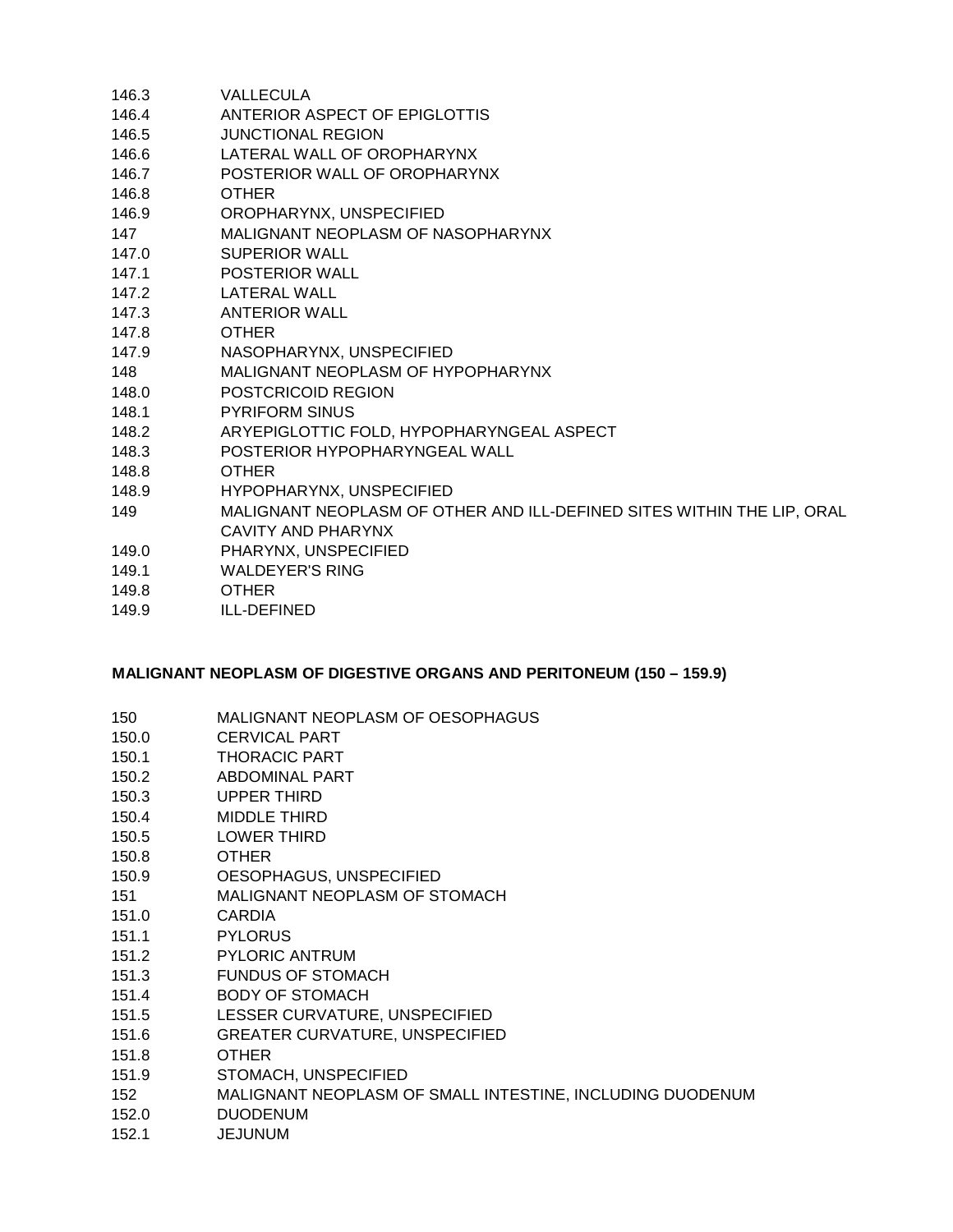| 152.2 | ILEUM                                                                  |
|-------|------------------------------------------------------------------------|
| 152.3 | MECKEL'S DIVERTICULUM                                                  |
| 152.8 | <b>OTHER</b>                                                           |
| 152.9 | SMALL INTESTINE, UNSPECIFIED                                           |
| 153   | MALIGNANT NEOPLASM OF COLON                                            |
| 153.0 | <b>HEPATIC FLEXURE</b>                                                 |
| 153.1 | <b>TRANSVERSE COLON</b>                                                |
| 153.2 | <b>DESCENDING COLON</b>                                                |
| 153.3 | <b>SIGMOID COLON</b>                                                   |
| 153.4 | <b>CAECUM</b>                                                          |
| 153.5 | <b>APPENDIX</b>                                                        |
| 153.6 | <b>ASCENDING COLON</b>                                                 |
| 153.7 | <b>SPLENIC FLEXURE</b>                                                 |
| 153.8 | <b>OTHER</b>                                                           |
| 153.9 | COLON, UNSPECIFIED                                                     |
| 154   | MALIGNANT NEOPLASM OF RECTUM, RECTOSIGMOID JUNCTION AND ANUS           |
| 154.0 | <b>RECTOSIGMOID JUNCTION</b>                                           |
| 154.1 | <b>RECTUM</b>                                                          |
| 154.2 | <b>ANAL CANAL</b>                                                      |
| 154.3 | ANUS, UNSPECIFIED                                                      |
| 154.8 | <b>OTHER</b>                                                           |
| 155   | MALIGNANT NEOPLASM OF LIVER AND INTRAHEPATIC BILE DUCTS                |
| 155.0 | LIVER, PRIMARY                                                         |
| 155.1 | <b>INTRAHEPATIC BILE DUCTS</b>                                         |
| 155.2 | LIVER, NOT SPECIFIED AS PRIMARY OR SECONDARY                           |
| 156   | MALIGNANT NEOPLASM OF GALLBLADDER AND EXTRAHEPATIC BILE DUCTS          |
| 156.0 | <b>GALLBLADDER</b>                                                     |
| 156.1 | <b>EXTRAHEPATIC BILE DUCTS</b>                                         |
| 156.2 | AMPULLA OF VATER                                                       |
| 156.8 | <b>OTHER</b>                                                           |
| 156.9 | BILIARY TRACT, PART UNSPECIFIED                                        |
| 157   | MALIGNANT NEOPLASM OF PANCREAS                                         |
| 157.0 | <b>HEAD OF PANCREAS</b>                                                |
| 157.1 | <b>BODY OF PANCREAS</b>                                                |
| 157.2 | TAIL OF PANCREAS                                                       |
| 157.3 | PANCREATIC DUCT                                                        |
| 157.4 | <b>ISLETS OF LANGERHANS</b>                                            |
| 157.8 | <b>OTHER</b>                                                           |
| 157.9 | PART UNSPECIFIED                                                       |
| 158   | MALIGNANT NEOPLASM OF RETROPERITONEUM AND PERITONEUM                   |
| 158.0 | <b>RETROPERITONEUM</b>                                                 |
| 158.8 | SPECIFIED PARTS OF PERITONEUM                                          |
| 158.9 | PERITONEUM, UNSPECIFIED                                                |
| 159   | MALIGNANT NEOPLASM OF OTHER AND ILL-DEFINED SITES WITHIN THE DIGESTIVE |
|       | ORGANS AND PERITONEUM                                                  |
| 159.0 | INTESTINAL TRACT, PART UNSPECIFIED                                     |
| 159.1 | SPLEEN, NOT ELSEWHERE CLASSIFIED                                       |
| 159.8 | <b>OTHER</b>                                                           |
| 159.9 | ILL-DEFINED                                                            |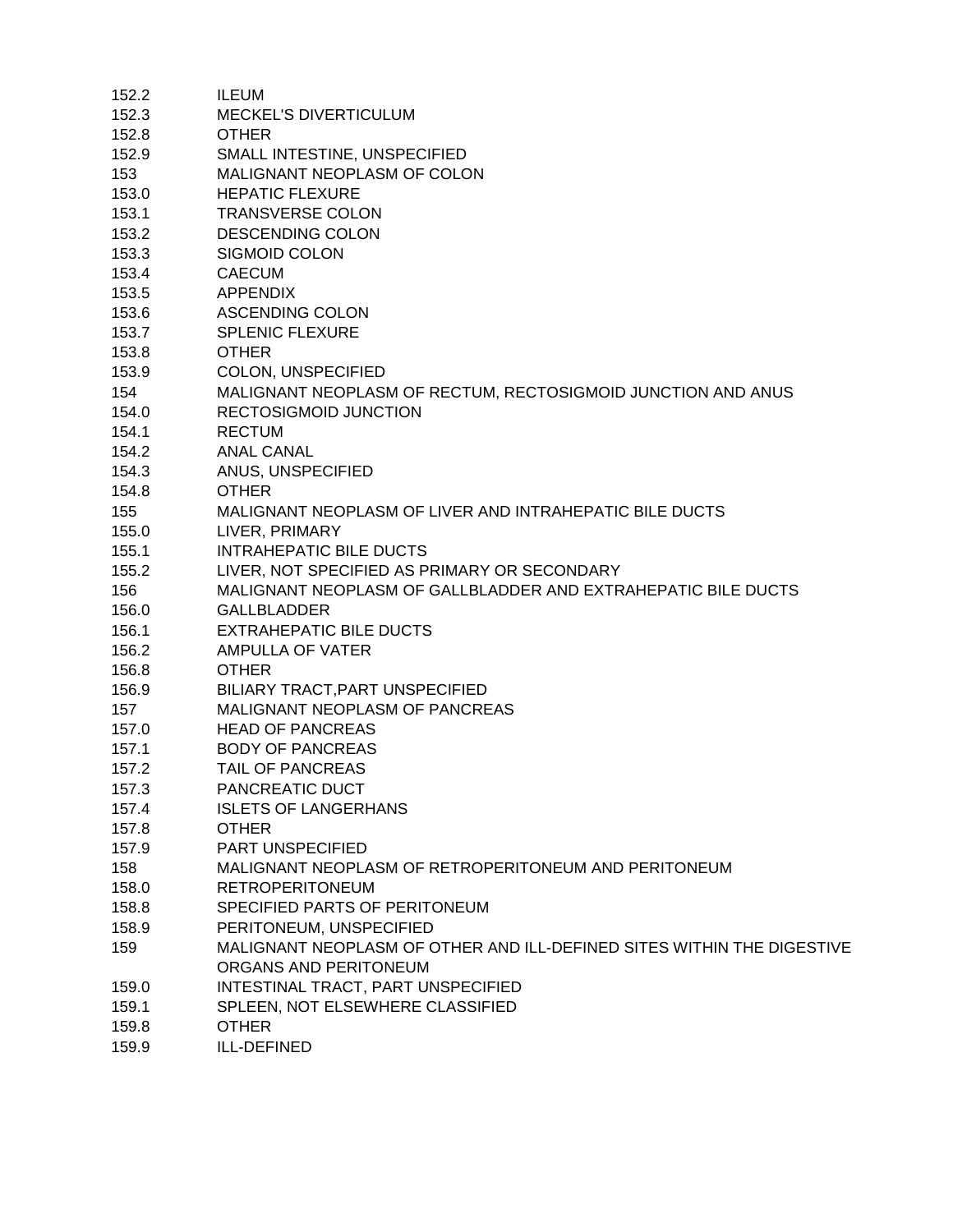#### **MALIGNANT NEOPLASM OF RESPIRATORY AND INTRATHORACIC ORGANS (160 – 165.9)**

| 160   | MALIGNANT NEOPLASM OF NASAL CAVITIES, MIDDLE EAR AND ACCESSORY SINUSES |
|-------|------------------------------------------------------------------------|
| 160.0 | <b>NASAL CAVITIES</b>                                                  |
| 160.1 | AUDITORY TUBE, MIDDLE EAR AND MASTOID AIR CELLS                        |
| 160.2 | <b>MAXILLARY SINUS</b>                                                 |
| 160.3 | <b>ETHMOIDAL SINUS</b>                                                 |
| 160.4 | <b>FRONTAL SINUS</b>                                                   |
| 160.5 | <b>SPHENOIDAL SINUS</b>                                                |
| 160.8 | <b>OTHER</b>                                                           |
| 160.9 | ACCESSORY SINUS, UNSPECIFIED                                           |
| 161   | MALIGNANT NEOPLASM OF LARYNX                                           |
| 161.0 | <b>GLOTTIS</b>                                                         |
| 161.1 | <b>SUPRAGLOTTIS</b>                                                    |
| 161.2 | <b>SUBGLOTTIS</b>                                                      |
| 161.3 | LARYNGEAL CARTILAGES                                                   |
| 161.8 | <b>OTHER</b>                                                           |
| 161.9 | LARYNX, UNSPECIFIED                                                    |
| 162   | MALIGNANT NEOPLASM OF TRACHEA, BRONCHUS AND LUNG                       |
| 162.0 | <b>TRACHEA</b>                                                         |
| 162.2 | <b>MAIN BRONCHUS</b>                                                   |
| 162.3 | UPPER LOBE, BRONCHUS OR LUNG                                           |
| 162.4 | MIDDLE LOBE, BRONCHUS OR LUNG                                          |
| 162.5 | LOWER LOBE, BRONCHUS OR LUNG                                           |
| 162.8 | <b>OTHER</b>                                                           |
| 162.9 | BRONCHUS AND LUNG, UNSPECIFIED                                         |
| 163   | MALIGNANT NEOPLASM OF PLEURA                                           |
| 163.0 | PARIETAL                                                               |
| 163.1 | <b>VISCERAL</b>                                                        |
| 163.8 | <b>OTHER</b>                                                           |
| 163.9 | PLEURA, UNSPECIFIED                                                    |
| 164   | MALIGNANT NEOPLASM OF THYMUS, HEART AND MEDIASTINUM                    |
| 164.0 | <b>THYMUS</b>                                                          |
| 164.1 | <b>HEART</b>                                                           |
| 164.2 | ANTERIOR MEDIASTINUM                                                   |
| 164.3 | POSTERIOR MEDIASTINUM                                                  |
| 164.8 | <b>OTHER</b>                                                           |
| 164.9 | MEDIASTINUM, PART UNSPECIFIED                                          |
| 165   | MALIGNANT NEOPLASM OF OTHER AND ILL-DEFINED SITES WITHIN THE           |
|       | RESPIRATORY SYSTEM AND INTRATHORACIC ORGANS                            |
| 165.0 | UPPER RESPIRATORY TRACT, PART UNSPECIFIED                              |
| 165.8 | <b>OTHER</b>                                                           |
| 165.9 | ILL-DEFINED SITES WITHIN THE RESPIRATORY SYSTEM                        |

#### **MALIGNANT NEOPLASM OF BONE, CONNECTIVE TISSUE, SKIN AND BREAST (170 – 175)**

| 170 | MALIGNANT NEOPLASM OF BONE AND ARTICULAR CARTILAGE |
|-----|----------------------------------------------------|
|-----|----------------------------------------------------|

- 170.0 BONES OF SKULL AND FACE
- 170.1 LOWER JAW BONE
- 170.2 VERTEBRAL COLUMN, EXCLUDING SACRUM AND COCCYX
- 170.3 RIBS, STERNUM AND CLAVICLE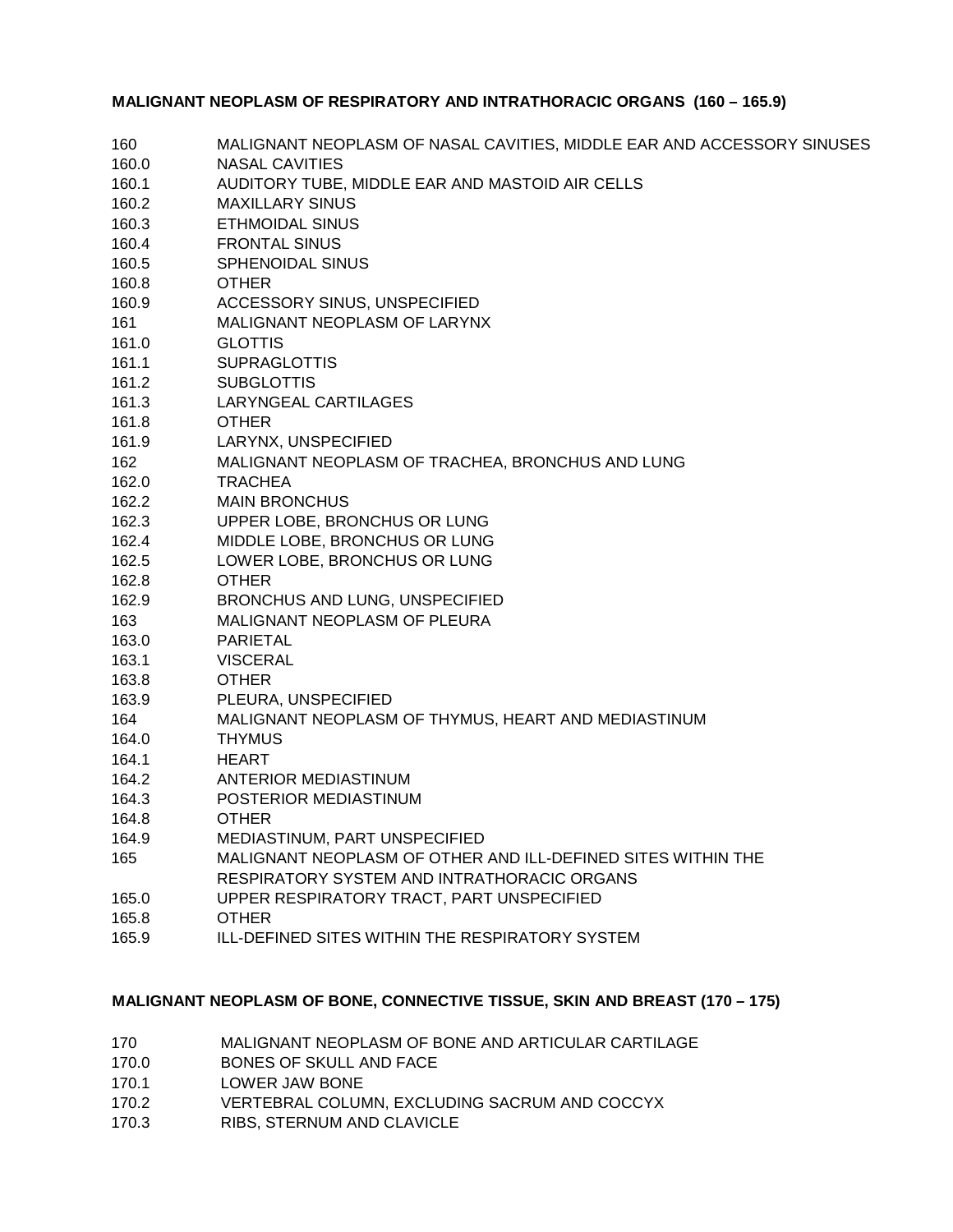| 170.4 | LONG BONES OF UPPER LIMB AND SCAPULA                   |
|-------|--------------------------------------------------------|
| 170.5 | UPPER LIMB, SHORT BONES                                |
| 170.6 | PELVIC BONES, SACRUM AND COCCYX                        |
| 170.7 | LOWER LIMB, LONG BONES                                 |
| 170.8 | LOWER LIMB, SHORT BONES                                |
| 170.9 | <b>SITE UNSPECIFIED</b>                                |
| 171   | MALIGNANT NEOPLASM OF CONNECTIVE AND OTHER SOFT TISSUE |
| 171.0 | HEAD, FACE AND NECK                                    |
| 171.2 | UPPER LIMB, INCLUDING SHOULDER                         |
| 171.3 | LOWER LIMB, INCLUDING HIP                              |
| 171.4 | <b>THORAX</b>                                          |
| 171.5 | <b>ABDOMEN</b>                                         |
| 171.6 | <b>PELVIS</b>                                          |
| 171.7 | TRUNK, UNSPECIFIED                                     |
| 171.8 | <b>OTHER</b>                                           |
| 171.9 | <b>SITE UNSPECIFIED</b>                                |
| 172   | MALIGNANT MELANOMA OF SKIN                             |
| 172.0 | LIP                                                    |
| 172.1 | <b>EYELID, INCLUDING CANTHUS</b>                       |
| 172.2 | EAR AND EXTERNAL AURICULAR CANAL                       |
| 172.3 | OTHER AND UNSPECIFIED PARTS OF FACE                    |
| 172.4 | <b>SCALP AND NECK</b>                                  |
| 172.5 | TRUNK, EXCEPT SCROTUM                                  |
| 172.6 | UPPER LIMB INCLUDING SHOULDER                          |
| 172.7 | LOWER LIMB INCLUDING HIP                               |
| 172.8 | <b>OTHER</b>                                           |
| 172.9 | <b>SITE UNSPECIFIED</b>                                |
| 173   | OTHER MALIGNANT NEOPLASM OF SKIN                       |
| 173.0 | <b>SKIN OF LIP</b>                                     |
| 173.1 | <b>EYELID, INCLUDING CANTHUS</b>                       |
| 173.2 | EAR AND EXTERNAL AURICULAR CANAL                       |
| 173.3 | SKIN OF OTHER AND UNSPECIFIED PARTS OF FACE            |
| 173.4 | <b>SCALP AND SKIN OF NECK</b>                          |
| 173.5 | SKIN OF TRUNK, EXCEPT SCROTUM                          |
| 173.6 | SKIN OF UPPER LIMB, INCLUDING SHOULDER                 |
| 173.7 | SKIN OF LOWER LIMB, INCLUDING HIP                      |
| 173.8 | <b>OTHER</b>                                           |
| 173.9 | <b>SITE UNSPECIFIED</b>                                |
| 174   | MALIGNANT NEOPLASM OF FEMALE BREAST                    |
| 174.0 | NIPPLE AND AREOLA                                      |
| 174.1 | <b>CENTRAL PORTION</b>                                 |
| 174.2 | UPPER-INNER QUADRANT                                   |
| 174.3 | LOWER-INNER QUADRANT                                   |
| 174.4 | UPPER-OUTER QUADRANT                                   |
|       |                                                        |
| 174.5 | LOWER-OUTER QUADRANT                                   |
| 174.6 | <b>AXILLARY TAIL</b>                                   |
| 174.8 | <b>OTHER</b>                                           |
| 174.9 | <b>BREAST, UNSPECIFIED</b>                             |
| 175   | MALIGNANT NEOPLASM OF MALE BREAST                      |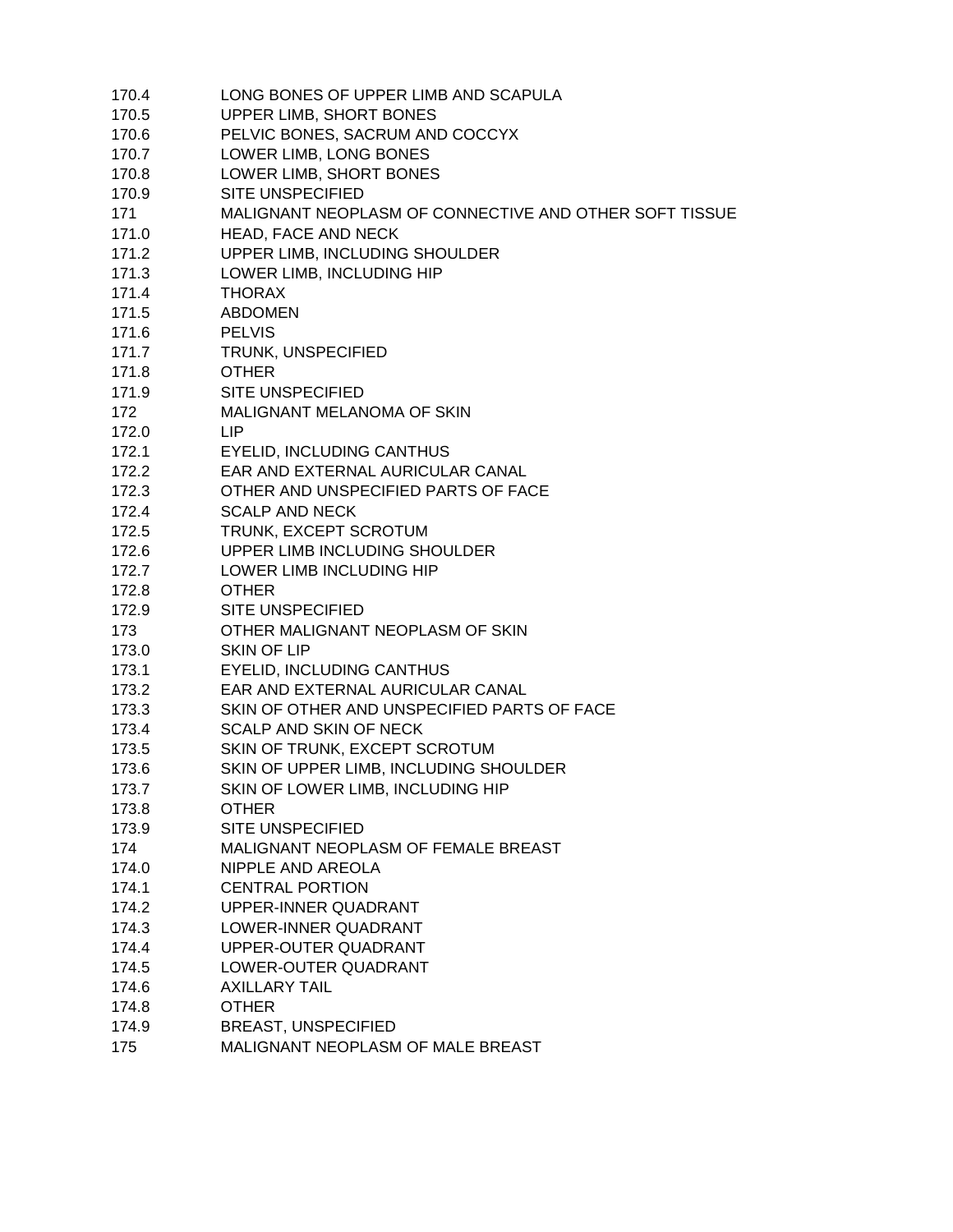## **MALIGNANT NEOPLASM OF GENITOURINARY ORGANS (179 – 189.9)**

| 179   | MALIGNANT NEOPLASM OF UTERUS, PART UNSPECIFIED                    |
|-------|-------------------------------------------------------------------|
| 180   | MALIGNANT NEOPLASM OF CERVIX UTERI                                |
| 180.0 | <b>ENDOCERVIX</b>                                                 |
| 180.1 | <b>EXOCERVIX</b>                                                  |
| 180.8 | <b>OTHER</b>                                                      |
| 180.9 | CERVIX UTERI, UNSPECIFIED                                         |
| 181   | MALIGNANT NEOPLASM OF PLACENTA                                    |
| 182   | MALIGNANT NEOPLASM OF BODY OF UTERUS                              |
| 182.0 | <b>CORPUS UTERI, EXCEPT ISTHMUS</b>                               |
| 182.1 | <b>ISTHMUS</b>                                                    |
| 182.8 | <b>OTHER</b>                                                      |
| 183   | MALIGNANT NEOPLASM OF OVARY AND OTHER UTERINE ADNEXA              |
| 183.0 | <b>OVARY</b>                                                      |
| 183.2 | <b>FALLOPIAN TUBE</b>                                             |
| 183.3 | <b>BROAD LIGAMENT</b>                                             |
| 183.4 | <b>PARAMETRIUM</b>                                                |
| 183.5 | <b>ROUND LIGAMENT</b>                                             |
| 183.8 | <b>OTHER</b>                                                      |
| 183.9 | UTERINE ADNEXA, UNSPECIFIED                                       |
| 184.  | MALIGNANT NEOPLASM OF OTHER AND UNSPECIFIED FEMALE GENITAL ORGANS |
| 184.0 | <b>VAGINA</b>                                                     |
| 184.1 |                                                                   |
|       | <b>LABIA MAJORA</b><br><b>LABIA MINORA</b>                        |
| 184.2 |                                                                   |
| 184.3 | <b>CLITORIS</b>                                                   |
| 184.4 | <b>VULVA, UNSPECIFIED</b>                                         |
| 184.8 | <b>OTHER</b>                                                      |
| 184.9 | <b>SITE UNSPECIFIED</b>                                           |
| 185   | MALIGNANT NEOPLASM OF PROSTATE                                    |
| 186   | MALIGNANT NEOPLASM OF TESTIS                                      |
| 186.0 | <b>UNDESCENDED</b>                                                |
| 186.9 | OTHER AND UNSPECIFIED                                             |
| 187   | MALIGNANT NEOPLASM OF PENIS AND OTHER MALE GENITAL ORGANS         |
| 187.1 | <b>PREPUCE</b>                                                    |
| 187.2 | <b>GLANS PENIS</b>                                                |
| 187.3 | <b>BODY OF PENIS</b>                                              |
| 187.4 | PENIS, PART UNSPECIFIED                                           |
| 187.5 | <b>EPIDIDYMIS</b>                                                 |
| 187.6 | SPERMATIC CORD                                                    |
| 187.7 | <b>SCROTUM</b>                                                    |
| 187.8 | <b>OTHER</b>                                                      |
| 187.9 | <b>SITE UNSPECIFIED</b>                                           |
| 188   | MALIGNANT NEOPLASM OF BLADDER                                     |
| 188.0 | <b>TRIGONE</b>                                                    |
| 188.1 | <b>DOME</b>                                                       |
| 1882  | <b>LATERAL WALL</b>                                               |
| 188.3 | <b>ANTERIOR WALL</b>                                              |
| 188.4 | POSTERIOR WALL                                                    |
| 188.5 | <b>BLADDER NECK</b>                                               |
| 188.6 | URETERIC ORIFICE                                                  |
| 188.7 | <b>URACHUS</b>                                                    |
| 188.8 | <b>OTHER</b>                                                      |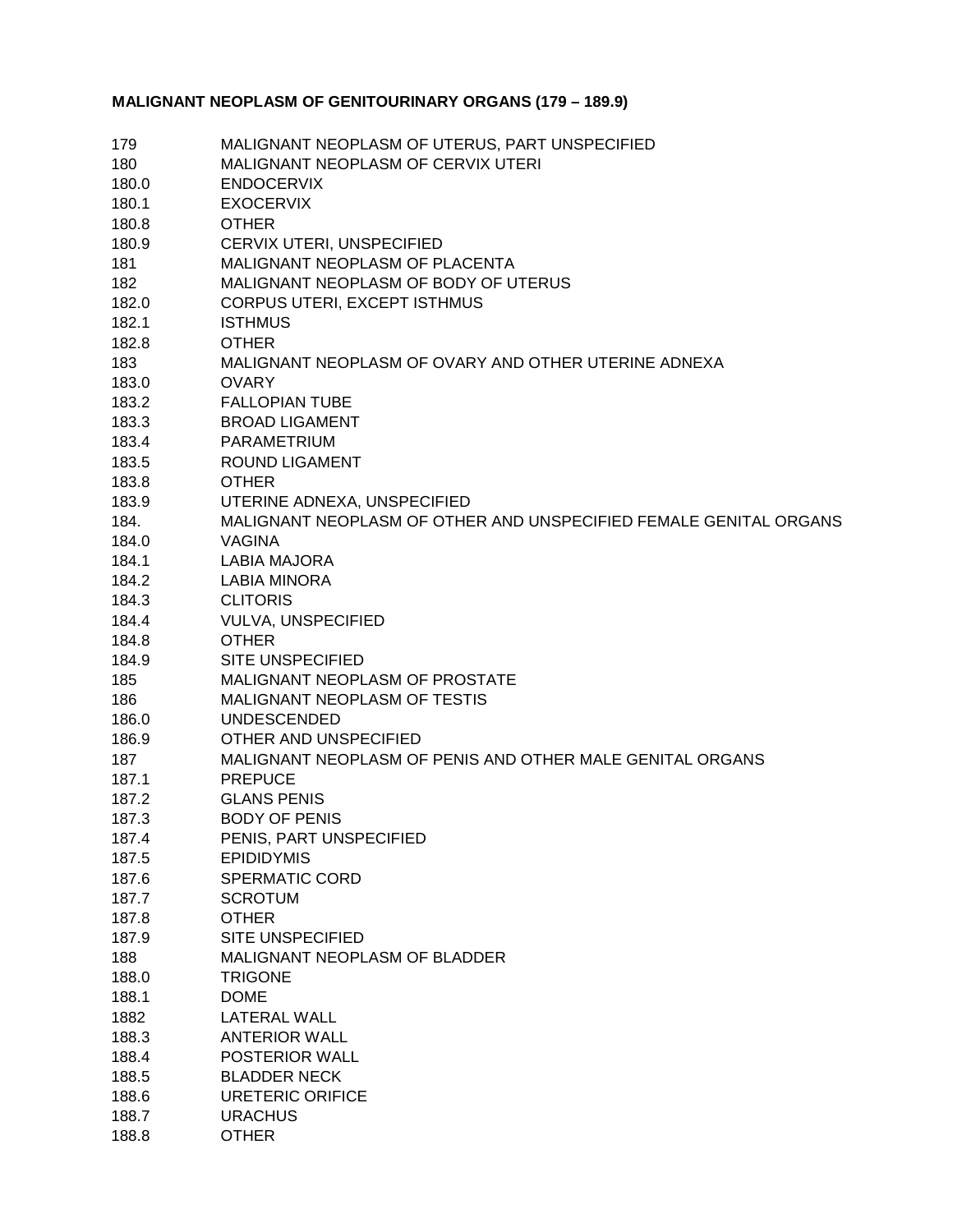| <b>PART UNSPECIFIED</b>                                        |
|----------------------------------------------------------------|
| MALIGNANT NEOPLASM OF KIDNEY AND OTHER AND UNSPECIFIED URINARY |
| <b>ORGANS</b>                                                  |
| KIDNEY, EXCEPT PELVIS                                          |
| <b>RENAL PELVIS</b>                                            |
| <b>URETER</b>                                                  |
| URETHRA                                                        |
| PARAURETHRAL GLANDS                                            |
| <b>OTHER</b>                                                   |
| SITE UNSPECIFIED                                               |
|                                                                |

## **MALIGNANT NEOPLASM OF OTHER AND UNSPECIFIED SITES (190 – 199.1)**

| 190   | MALIGNANT NEOPLASM OF EYE                                           |
|-------|---------------------------------------------------------------------|
| 190.0 | EYEBALL, EXCEPT CONJUNCTIVA, CORNEA, RETINA AND CHOROID             |
| 190.1 | <b>ORBIT</b>                                                        |
| 190.2 | LACRIMAL GLAND                                                      |
| 190.3 | <b>CONJUNCTIVA</b>                                                  |
| 190.4 | <b>CORNEA</b>                                                       |
| 190.5 | <b>RETINA</b>                                                       |
| 190.6 | <b>CHOROID</b>                                                      |
| 190.7 | <b>LACRIMAL DUCT</b>                                                |
| 190.8 | <b>OTHER</b>                                                        |
| 190.9 | PART UNSPECIFIED                                                    |
| 191   | MALIGNANT NEOPLASM OF BRAIN                                         |
| 191.0 | CEREBRUM, EXCEPT LOBES AND VENTRICLES                               |
| 191.1 | <b>FRONTAL LOBE</b>                                                 |
| 191.2 | <b>TEMPORAL LOBE</b>                                                |
| 191.3 | <b>PARIETAL LOBE</b>                                                |
| 191.4 | <b>OCCIPITAL LOBE</b>                                               |
| 191.5 | <b>VENTRICLE</b>                                                    |
| 191.6 | CEREBELLUM                                                          |
| 191.7 | <b>BRAIN STEM</b>                                                   |
| 191.8 | <b>OTHER</b>                                                        |
| 191.9 | <b>BRAIN, UNSPECIFIED</b>                                           |
| 192   | MALIGNANT NEOPLASM OF OTHER AND UNSPECIFIED PARTS OF NERVOUS SYSTEM |
| 192.0 | <b>CRANIAL NERVES</b>                                               |
| 192.1 | <b>CEREBRAL MENINGES</b>                                            |
| 192.2 | SPINAL CORD                                                         |
| 192.3 | <b>SPINAL MENINGES</b>                                              |
| 192.8 | <b>OTHER</b>                                                        |
| 192.9 | PART UNSPECIFIED                                                    |
| 193   | MALIGNANT NEOPLASM OF THYROID GLAND                                 |
|       | MALIGNANT NEOPLASM OF OTHER ENDOCRINE GLANDS AND RELATED            |
| 194   | <b>STRUCTURES</b>                                                   |
| 194.0 | SUPRARENAL GLAND                                                    |
| 194.1 | PARATHYROID GLAND                                                   |
| 194.3 | PITUITARY GLAND AND CRANIOPHARYNGEAL DUCT                           |
| 194.4 | <b>PINEAL GLAND</b>                                                 |
| 194.5 | <b>CAROTID BODY</b>                                                 |
| 194.6 | AORTIC BODY AND OTHER PARAGANGLIA                                   |
| 194.8 | <b>OTHER</b>                                                        |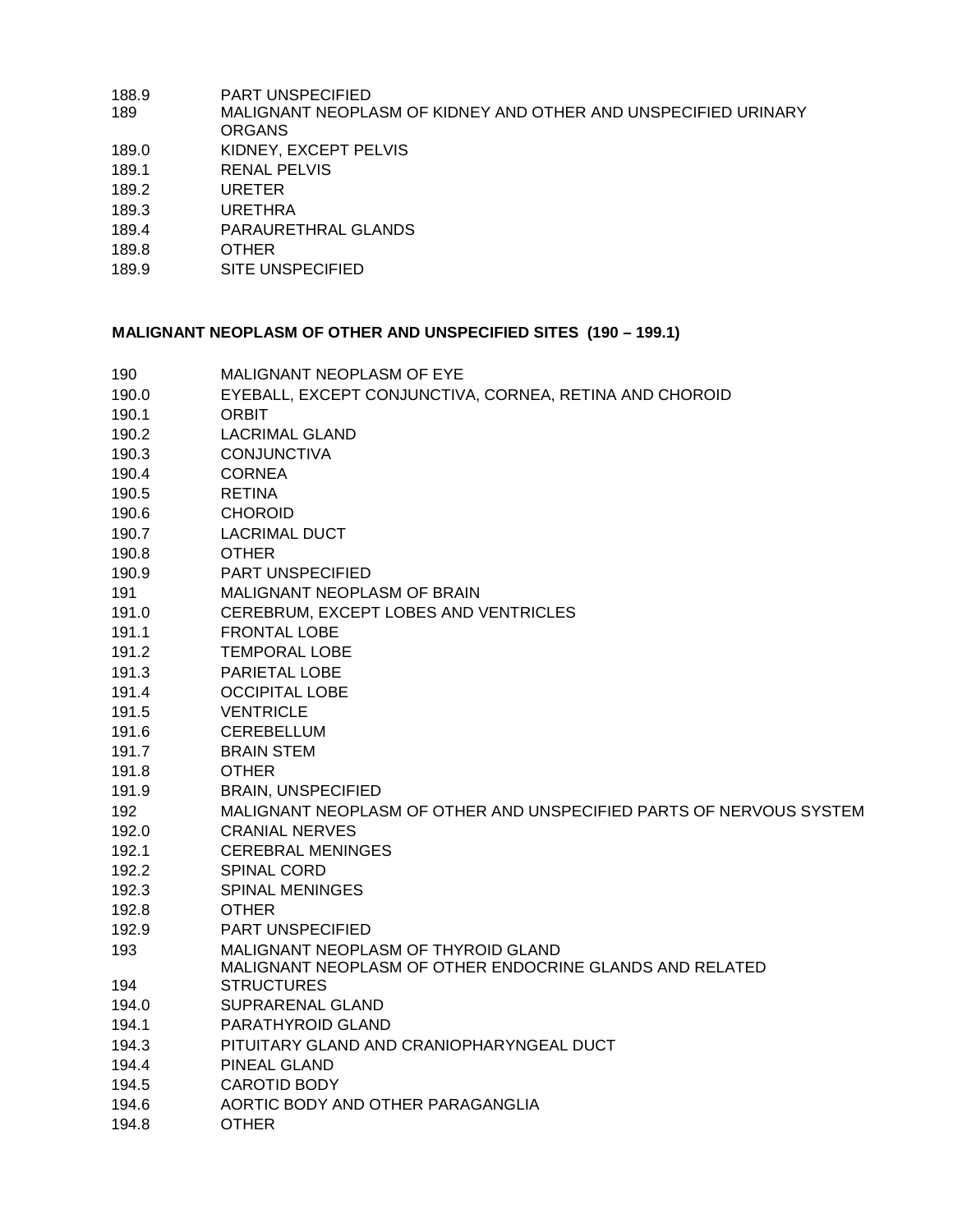| 194.9 | SITE UNSPECIFIED                                                  |
|-------|-------------------------------------------------------------------|
| 195   | MALIGNANT NEOPLASM OF OTHER AND ILL-DEFINED SITES                 |
| 195.0 | HEAD, FACE AND NECK                                               |
| 195.1 | <b>THORAX</b>                                                     |
| 195.2 | <b>ABDOMEN</b>                                                    |
| 195.3 | <b>PELVIS</b>                                                     |
| 195.4 | <b>UPPER LIMB</b>                                                 |
| 195.5 | <b>LOWER LIMB</b>                                                 |
| 195.8 | OTHER SPECIFIED SITES                                             |
| 196   | SECONDARY AND UNSPECIFIED MALIGNANT NEOPLASM OF LYMPH NODES       |
| 196.0 | HEAD, FACE AND NECK                                               |
| 196.1 | <b>INTRATHORACIC</b>                                              |
| 196.2 | INTRA-ABDOMINAL                                                   |
| 196.3 | AXILLA AND UPPER LIMB                                             |
| 196.5 | <b>INGUINAL AND LOWER LIMB</b>                                    |
| 196.6 | <b>INTRAPELVIC</b>                                                |
| 196.8 | <b>MULTIPLE SITES</b>                                             |
| 196.9 | <b>SITE UNSPECIFIED</b>                                           |
| 197   | SECONDARY MALIGNANT NEOPLASM OF RESPIRATORY AND DIGESTIVE SYSTEMS |
| 197.0 | <b>LUNG</b>                                                       |
| 197.1 | <b>MEDIASTINUM</b>                                                |
| 197.2 | <b>PLEURA</b>                                                     |
| 197.3 | OTHER RESPIRATORY ORGANS                                          |
| 197.4 | SMALL INTESTINE, INCLUDING DUODENUM                               |
| 197.5 | LARGE INTESTINE AND RECTUM                                        |
| 197.6 | RETROPERITONEUM AND PERITONEUM                                    |
| 197.7 | <b>LIVER</b>                                                      |
| 197.8 | OTHER DIGESTIVE ORGANS                                            |
| 198   | SECONDARY MALIGNANT NEOPLASM OF OTHER SPECIFIED SITES             |
| 198.0 | <b>KIDNEY</b>                                                     |
| 198.1 | OTHER URINARY ORGANS                                              |
| 198.2 | <b>SKIN</b>                                                       |
| 198.3 | <b>BRAIN AND SPINAL CORD</b>                                      |
| 1984  | OTHER PARTS OF NERVOUS SYSTEM                                     |
| 198.5 | <b>BONE AND BONE MARROW</b>                                       |
| 198.6 | <b>OVARY</b>                                                      |
| 198.7 | SUPRARENAL GLAND                                                  |
| 198.8 | <b>OTHER SPECIFIED SITES</b>                                      |
| 199   | MALIGNANT NEOPLASM WITHOUT SPECIFICATION OF SITE                  |
| 199.0 | <b>DISSEMINATED</b>                                               |
| 199.1 | <b>OTHER</b>                                                      |
|       |                                                                   |

#### **MALIGNANT NEOPLASM OF LYMPHATIC AND HAEMATOPOIETIC TISSUE (200 – 208.9)**

- 200 LYMPHOSARCOMA AND RETICULOSARCOMA
- 200.0 RETICULOSARCOMA
- 200.1 LYMPHOSARCOMA
- 200.2 BURKITT'S TUMOUR
- 200.8 OTHER NAMED VARIANTS
- 201 HODGKIN'S DISEASE
- 201.0 HODGKIN'S PARAGRANULOMA
- 201.1 HODGKIN'S GRANULOMA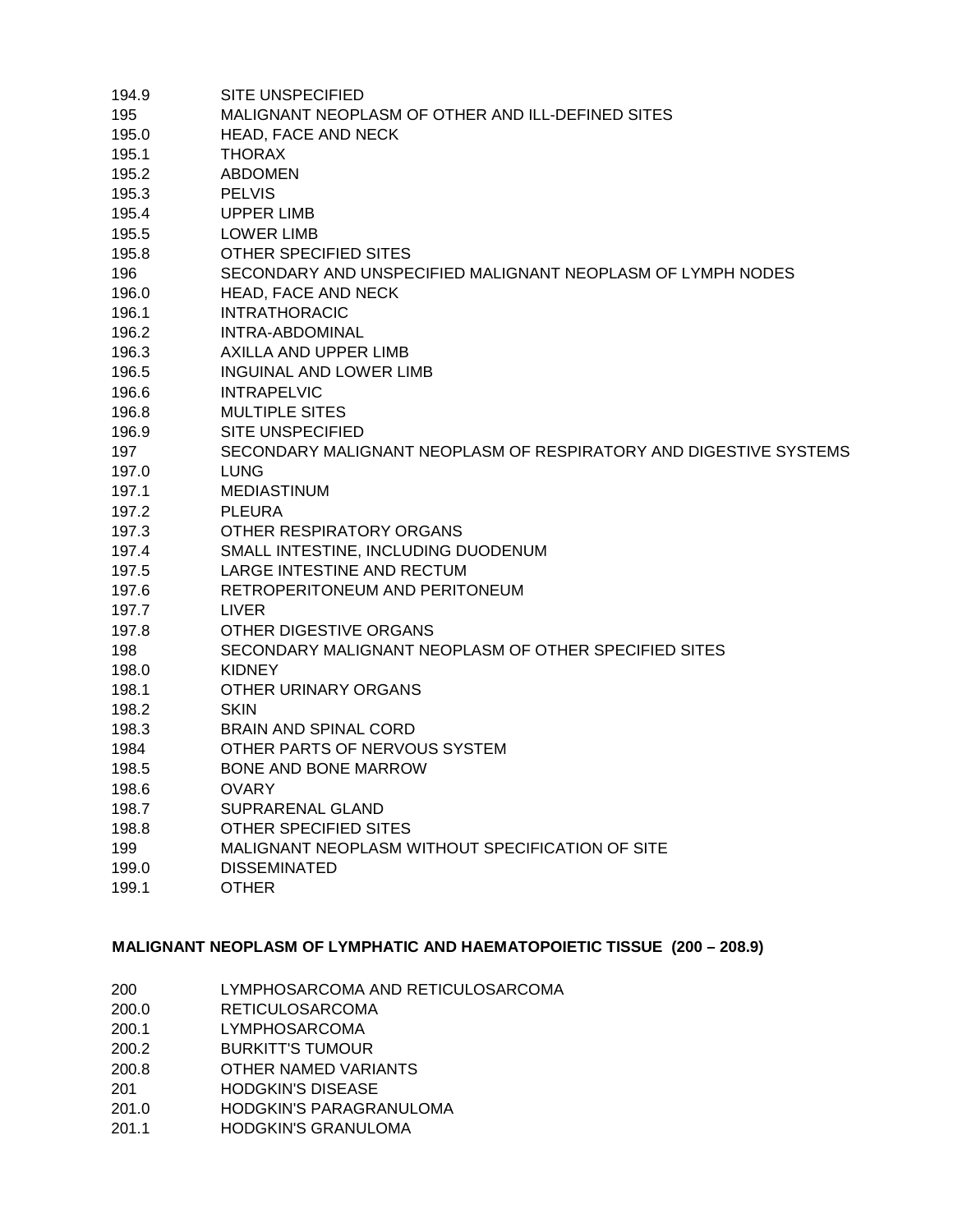| 201.2 | <b>HODGKIN'S SARCOMA</b>                                    |
|-------|-------------------------------------------------------------|
| 201.4 | LYMPHOCYTIC-HISTIOCYTIC PREDOMINANCE                        |
| 201.5 | NODULAR SCLEROSIS                                           |
| 201.6 | MIXED CELLULARITY                                           |
| 201.7 | <b>LYMPHOCYTIC DEPLETION</b>                                |
| 201.9 | <b>UNSPECIFIED</b>                                          |
| 202   | OTHER MALIGNANT NEOPLASM OF LYMPHOID AND HISTIOCYTIC TISSUE |
| 202.0 | NODULAR LYMPHOMA                                            |
| 202.1 | <b>MYCOSIS FUNGOIDES</b>                                    |
| 202.2 | <b>SEZARY'S DISEASE</b>                                     |
| 202.3 | <b>MALIGNANT HISTIOCYTOSIS</b>                              |
| 202.4 | LEUKAEMIC RETICULOENDOTHELIOSIS                             |
| 202.5 | LETTERER-SIWE DISEASE                                       |
| 202.6 | MALIGNANT MAST-CELL TUMOURS                                 |
| 202.8 | <b>OTHER LYMPHOMAS</b>                                      |
| 202.9 | OTHER AND UNSPECIFIED                                       |
| 203   | MULTIPLE MYELOMA AND IMMUNOPROLIFERATIVE NEOPLASMS          |
| 203.0 | <b>MULTIPLE MYELOMA</b>                                     |
| 203.1 | PLASMA CELL LEUKAEMIA                                       |
| 203.8 | OTHER IMMUNOPROLIFERATIVE NEOPLASMS                         |
|       | LYMPHOID LEUKAEMIA                                          |
| 204   |                                                             |
| 204.0 | <b>ACUTE</b>                                                |
| 204.1 | <b>CHRONIC</b>                                              |
| 204.2 | <b>SUBACUTE</b>                                             |
| 204.8 | <b>OTHER</b>                                                |
| 204.9 | <b>UNSPECIFIED</b>                                          |
| 205   | <b>MYELOID LEUKAEMIA</b>                                    |
| 205.0 | <b>ACUTE</b>                                                |
| 205.1 | <b>CHRONIC</b>                                              |
| 205.2 | <b>SUBACUTE</b>                                             |
| 205.3 | <b>MYELOID SARCOMA</b>                                      |
| 205.8 | <b>OTHER</b>                                                |
| 205.9 | <b>UNSPECIFIED</b>                                          |
| 206   | MONOCYTIC LEUKAEMIA                                         |
| 206.0 | <b>ACUTE</b>                                                |
| 206.1 | <b>CHRONIC</b>                                              |
| 206.2 | <b>SUBACUTE</b>                                             |
| 206.8 | <b>OTHER</b>                                                |
| 206.9 | <b>UNSPECIFIED</b>                                          |
| 207   | OTHER SPECIFIED LEUKAEMIA                                   |
| 207.0 | ACUTE ERYTHRAEMIA AND ERYTHROLEUKAEMIA                      |
| 207.1 | <b>CHRONIC ERYTHRAEMIA</b>                                  |
| 207.2 | MEGAKARYOCYTIC LEUKAEMIA                                    |
| 207.8 | <b>OTHER</b>                                                |
| 208   | LEUKAEMIA OF UNSPECIFIED CELL TYPE                          |
| 2080  | <b>ACUTE</b>                                                |
| 208.1 | <b>CHRONIC</b>                                              |
| 208.2 | <b>SUBACUTE</b>                                             |
| 208.8 | <b>OTHER</b>                                                |
| 208.9 | <b>UNSPECIFIED</b>                                          |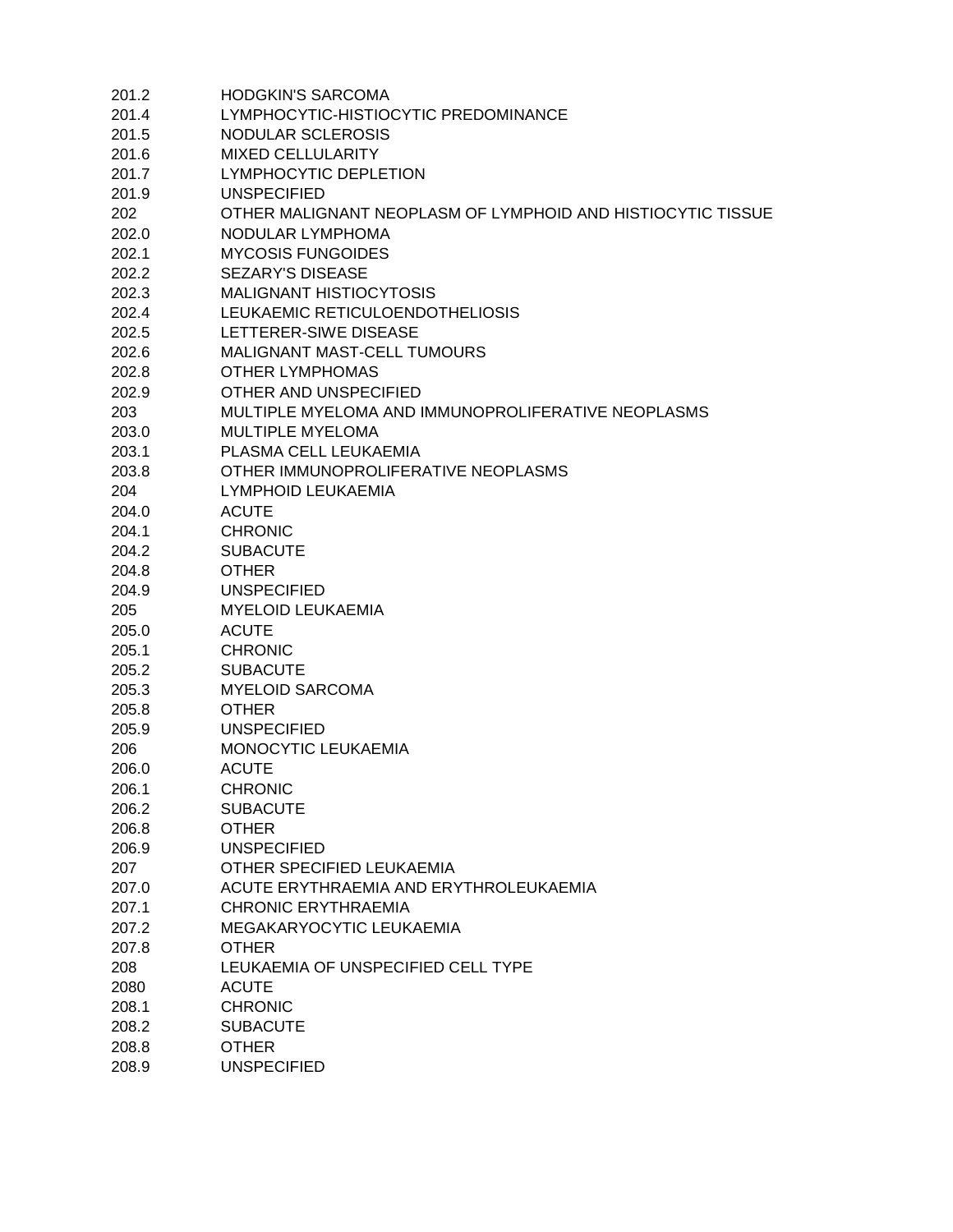# **BENIGN NEOPLASM (210 – 229.9)**

| 210   | BENIGN NEOPLASM OF LIP, ORAL CAVITY AND PHARYNX           |
|-------|-----------------------------------------------------------|
| 210.0 | <b>LIP</b>                                                |
| 210.1 | <b>TONGUE</b>                                             |
| 210.2 | <b>MAJOR SALIVARY GLANDS</b>                              |
| 210.3 | <b>FLOOR OF MOUTH</b>                                     |
| 210.4 | OTHER AND UNSPECIFIED PARTS OF MOUTH                      |
| 210.5 | <b>TONSIL</b>                                             |
| 210.6 | OTHER PARTS OF OROPHARYNX                                 |
| 210.7 | <b>NASOPHARYNX</b>                                        |
| 210.8 | <b>HYPOPHARYNX</b>                                        |
| 210.9 | PHARYNX, UNSPECIFIED                                      |
| 211   | BENIGN NEOPLASM OF OTHER PARTS OF DIGESTIVE SYSTEM        |
| 211.0 | <b>OESOPHAGUS</b>                                         |
| 211.1 | <b>STOMACH</b>                                            |
| 211.2 | SMALL INTESTINE, INCLUDING DUODENUM                       |
| 211.3 | <b>COLON</b>                                              |
| 211.4 | RECTUM AND ANAL CANAL                                     |
| 211.5 | LIVER AND BILIARY PASSAGES                                |
| 211.6 | PANCREAS, EXCEPT ISLETS OF LANGERHANS                     |
| 211.7 | <b>ISLETS OF LANGERHANS</b>                               |
| 211.8 | RETROPERITONEUM AND PERITONEUM                            |
| 211.9 | OTHER AND UNSPECIFIED SITE                                |
| 212   | BENIGN NEOPLASM OF RESPIRATORY AND INTRATHORACIC ORGANS   |
| 212.0 | NASAL CAVITIES, MIDDLE EAR AND ACCESSORY SINUSES          |
| 212.1 | LARYNX                                                    |
| 212.2 | <b>TRACHEA</b>                                            |
| 212.3 | <b>BRONCHUS AND LUNG</b>                                  |
| 212.4 | <b>PLEURA</b>                                             |
| 212.5 | <b>MEDIASTINUM</b>                                        |
| 212.6 | <b>THYMUS</b>                                             |
| 212.7 | HEART                                                     |
| 212.8 | <b>OTHER SPECIFIED SITES</b>                              |
| 212.9 | <b>SITE UNSPECIFIED</b>                                   |
| 213   | BENIGN NEOPLASM OF BONE AND ARTICULAR CARTILAGE           |
| 213.0 | BONES OF SKULL AND FACE                                   |
| 213.1 | LOWER JAW BONE                                            |
| 213.2 | VERTEBRAL COLUMN, EXCLUDING SACRUM AND COCCYX             |
| 213.3 | RIBS, STERNUM AND CLAVICLE                                |
| 213.4 | LONG BONES OF UPPER LIMB AND SCAPULA                      |
| 213.5 | UPPER LIMB, SHORT BONES                                   |
| 213.6 | PELVIC BONES, SACRUM AND COCCYX                           |
| 213.7 | LOWER LIMB, LONG BONES                                    |
| 213.8 | LOWER LIMB, SHORT BONES                                   |
| 213.9 | <b>SITE UNSPECIFIED</b>                                   |
| 214   | <b>LIPOMA</b>                                             |
| 215   | OTHER BENIGN NEOPLASM OF CONNECTIVE AND OTHER SOFT TISSUE |
| 215.0 | HEAD, FACE AND NECK                                       |
| 215.2 | UPPER LIMB, INCLUDING SHOULDER                            |
| 215.3 | LOWER LIMB, INCLUDING HIP                                 |
| 215.4 | <b>THORAX</b>                                             |
| 215.5 | <b>ABDOMEN</b>                                            |
|       |                                                           |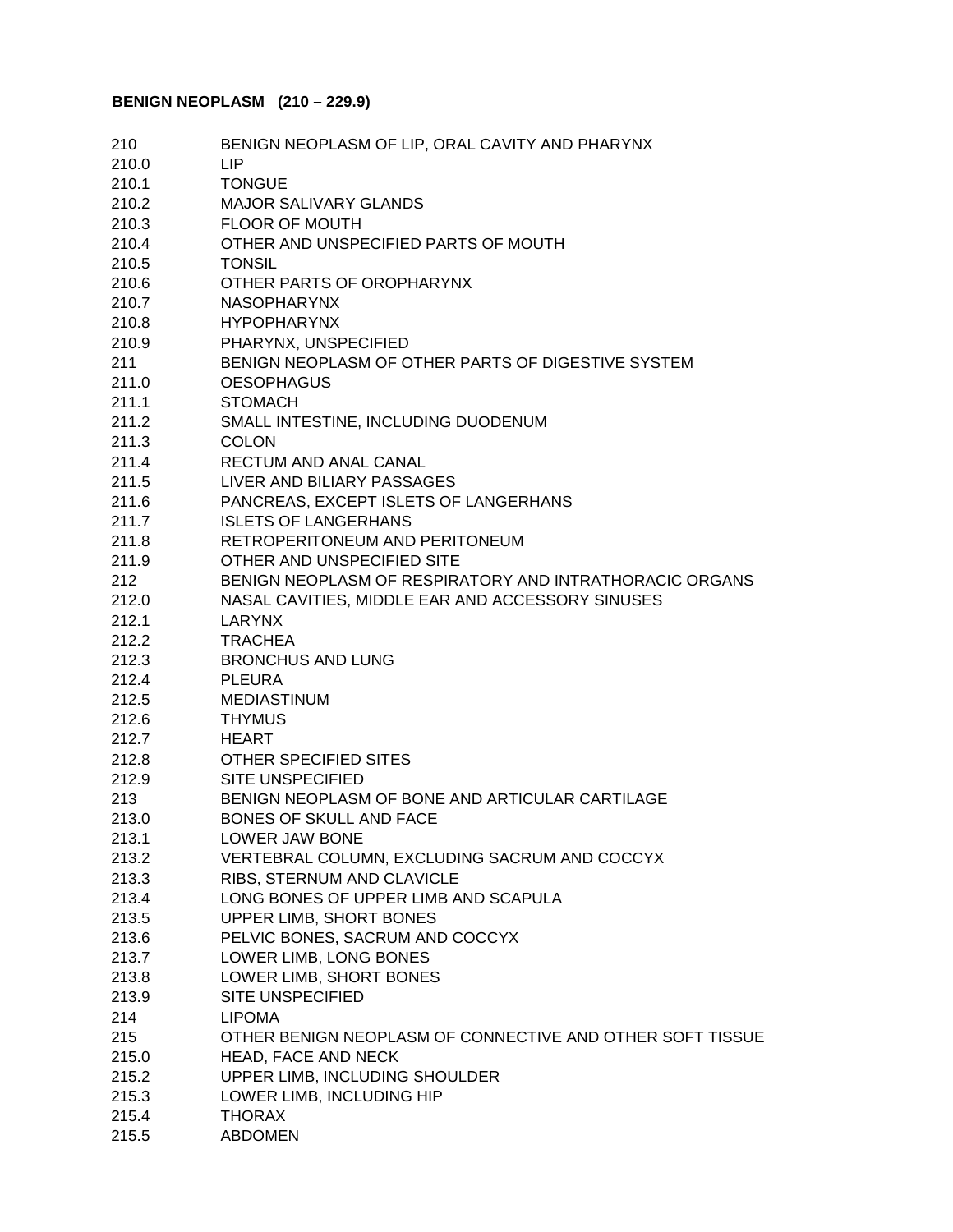| 215.6 | <b>PELVIS</b>                                            |
|-------|----------------------------------------------------------|
| 215.7 | TRUNK, UNSPECIFIED                                       |
| 215.8 | <b>OTHER SPECIFIED SITES</b>                             |
| 215.9 | <b>SITE UNSPECIFIED</b>                                  |
| 216   | BENIGN NEOPLASM OF SKIN                                  |
| 216.0 | SKIN OF LIP                                              |
| 216.1 | <b>EYELID, INCLUDING CANTHUS</b>                         |
| 216.2 | EAR AND EXTERNAL AURICULAR CANAL                         |
|       | SKIN OF OTHER AND UNSPECIFIED PARTS OF FACE              |
| 216.3 |                                                          |
| 216.4 | SCALP AND SKIN OF NECK                                   |
| 216.5 | SKIN OF TRUNK, EXCEPT SCROTUM                            |
| 216.6 | SKIN OF UPPER LIMB, INCLUDING SHOULDER                   |
| 216.7 | SKIN OF LOWER LIMB, INCLUDING HIP                        |
| 216.8 | <b>OTHER</b>                                             |
| 216.9 | <b>SITE UNSPECIFIED</b>                                  |
| 217   | BENIGN NEOPLASM OF BREAST                                |
| 218   | UTERINE LEIOMYOMA                                        |
| 219   | OTHER BENIGN NEOPLASM OF UTERUS                          |
| 219.0 | <b>CERVIX UTERI</b>                                      |
| 219.1 | <b>CORPUS UTERI</b>                                      |
| 219.8 | OTHER SPECIFIED PARTS                                    |
| 219.9 | <b>PART UNSPECIFIED</b>                                  |
| 220   | BENIGN NEOPLASM OF OVARY                                 |
|       |                                                          |
| 221   | BENIGN NEOPLASM OF OTHER FEMALE GENITAL ORGANS           |
| 221.0 | UTERINE TUBE AND LIGAMENTS                               |
| 221.1 | <b>VAGINA</b>                                            |
| 221.2 | <b>VULVA</b>                                             |
| 221.8 | OTHER SPECIFIED SITES                                    |
| 221.9 | <b>SITE UNSPECIFIED</b>                                  |
| 222   | BENIGN NEOPLASM OF MALE GENITAL ORGANS                   |
| 222.0 | <b>TESTIS</b>                                            |
| 222.1 | <b>PENIS</b>                                             |
| 222.2 | <b>PROSTATE</b>                                          |
| 222.3 | <b>EPIDIDYMIS</b>                                        |
| 222.4 | <b>SCROTUM</b>                                           |
| 222.8 | OTHER SPECIFIED SITES                                    |
| 222.9 | <b>SITE UNSPECIFIED</b>                                  |
| 223   | BENIGN NEOPLASM OF KIDNEY AND OTHER URINARY ORGANS       |
| 223.0 | KIDNEY, EXCEPT PELVIS                                    |
| 223.1 | <b>RENAL PELVIS</b>                                      |
|       | <b>URETER</b>                                            |
| 223.2 |                                                          |
| 223.3 | <b>BLADDER</b>                                           |
| 223.8 | <b>OTHER SPECIFIED SITES</b>                             |
| 223.9 | <b>SITE UNSPECIFIED</b>                                  |
| 224   | BENIGN NEOPLASM OF EYE                                   |
| 224.0 | EYEBALL, EXCEPT CONJUNCTIVA, CORNEA, RETINA, AND CHOROID |
| 224.1 | <b>ORBIT</b>                                             |
| 224.2 | <b>LACRIMAL GLAND</b>                                    |
| 224.3 | <b>CONJUNCTIVA</b>                                       |
| 224.4 | <b>CORNEA</b>                                            |
| 224.5 | <b>RETINA</b>                                            |
| 224.6 | <b>CHOROID</b>                                           |
| 224.7 | <b>LACRIMAL DUCT</b>                                     |
|       |                                                          |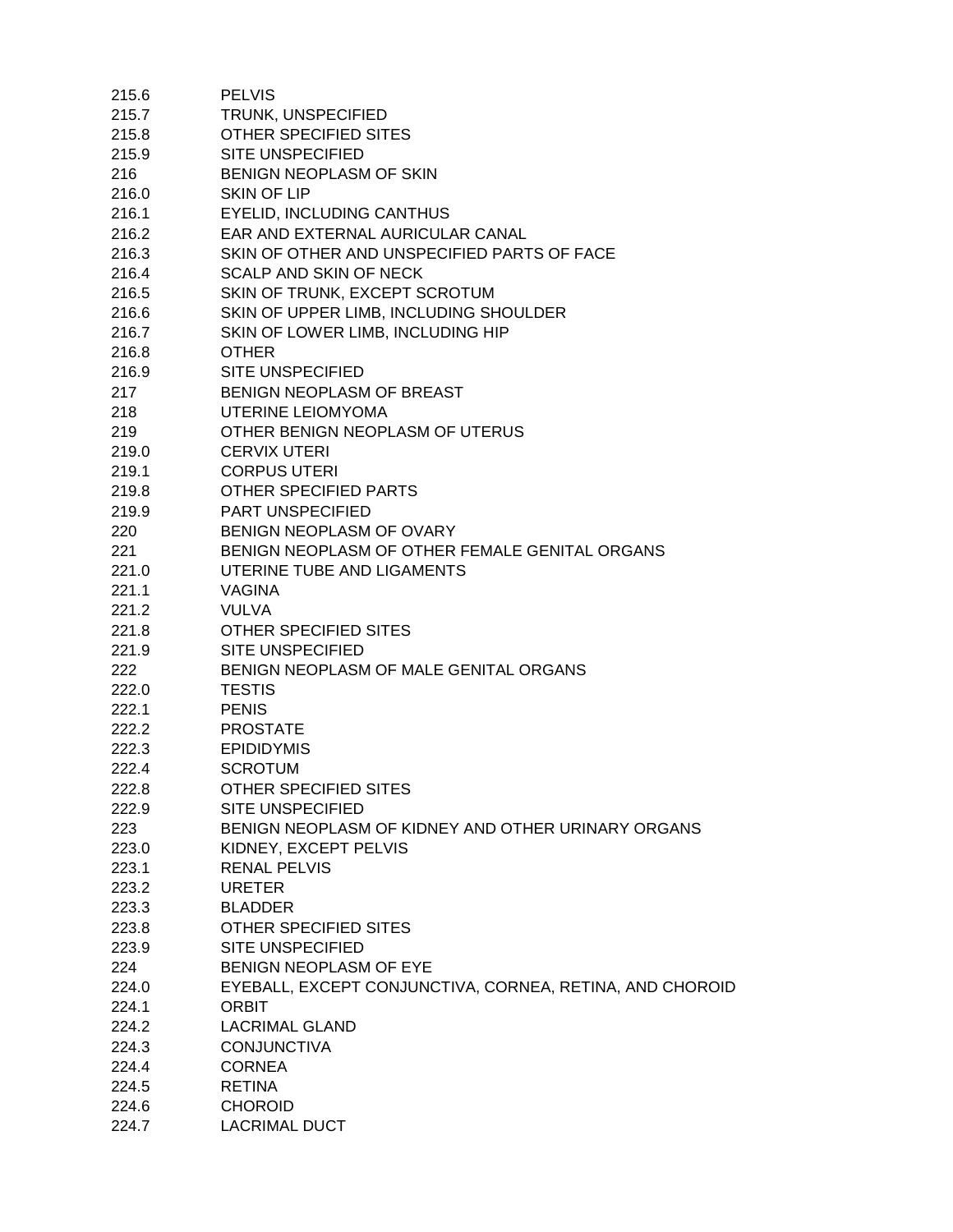| 224.8 | OTHER SPECIFIED PARTS                                            |
|-------|------------------------------------------------------------------|
| 224.9 | <b>PART UNSPECIFIED</b>                                          |
| 225   | BENIGN NEOPLASM OF BRAIN AND OTHER PARTS OF NERVOUS SYSTEM       |
| 225.0 | <b>BRAIN</b>                                                     |
| 225.1 | <b>CRANIAL NERVES</b>                                            |
| 225.2 | <b>CEREBRAL MENINGES</b>                                         |
| 225.3 | <b>SPINAL CORD</b>                                               |
| 225.4 | <b>SPINAL MENINGES</b>                                           |
| 225.8 | <b>OTHER</b>                                                     |
| 225.9 | <b>PART UNSPECIFIED</b>                                          |
| 226   | BENIGN NEOPLASM OF THYROID GLAND                                 |
| 227   | BENIGN NEOPLASM OF OTHER ENDOCRINE GLANDS AND RELATED STRUCTURES |
| 227.0 | SUPRARENAL GLAND                                                 |
| 227.1 | <b>PARATHYROID GLAND</b>                                         |
| 227.3 | PITUITARY GLAND AND CRANIOPHARYNGEAL DUCT                        |
| 227.4 | PINEAL GLAND                                                     |
| 227.5 | <b>CAROTID BODY</b>                                              |
| 227.6 | AORTIC BODY AND OTHER PARAGANGLIA                                |
| 227.8 | <b>OTHER</b>                                                     |
| 227.9 | <b>SITE UNSPECIFIED</b>                                          |
| 228   | HAEMANGIOMA AND LYMPHANGIOMA, ANY SITE                           |
| 228.0 | HAEMANGIOMA, ANY SITE                                            |
| 228.1 | LYMPHANGIOMA, ANY SITE                                           |
| 229   | BENIGN NEOPLASM OF OTHER AND UNSPECIFIED SITES                   |
| 229.0 | <b>LYMPH NODES</b>                                               |
| 229.8 | OTHER SPECIFIED SITES                                            |
| 229.9 | <b>SITE UNSPECIFIED</b>                                          |

#### **CARCINOMA IN SITU (230 – 234.9)**

| 230 | CARCINOMA IN SITU OF DIGESTIVE ORGANS |
|-----|---------------------------------------|
|     |                                       |

- 230.0 LIP, ORAL CAVITY AND PHARYNX
- 230.1 OESOPHAGUS
- 230.2 STOMACH
- 230.3 COLON
- 230.4 RECTUM
- 230.5 ANAL CANAL
- 230.6 ANUS, UNSPECIFIED
- 230.7 OTHER AND UNSPECIFIED PARTS OF INTESTINE
- 230.8 LIVER AND BILIARY SYSTEM
- 230.9 OTHER AND UNSPECIFIED DIGESTIVE ORGANS
- 231 CARCINOMA IN SITU OF RESPIRATORY SYSTEM
- 231.0 LARYNX
- 231.1 TRACHEA
- 231.2 BRONCHUS AND LUNG
- 231.8 OTHER SPECIFIED PARTS
- 231.9 PART UNSPECIFIED
- 232 CARCINOMA IN SITU OF SKIN
- 232.0 SKIN OF LIP
- 232.1 EYELID, INCLUDING CANTHUS
- 232.2 EAR AND EXTERNAL AURICULAR CANAL
- 232.3 SKIN OF OTHER AND UNSPECIFIED PARTS OF FACE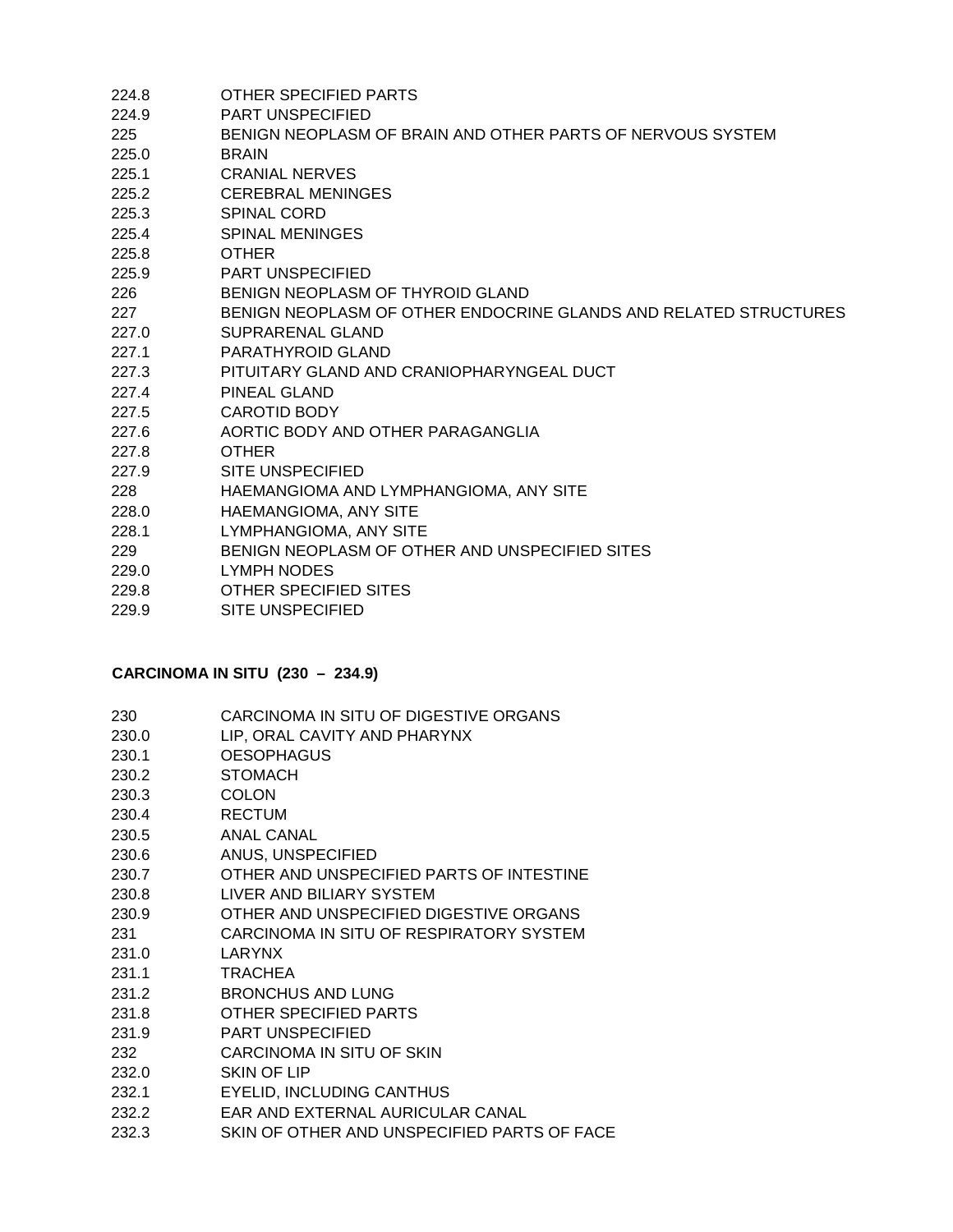| 232.4 | SCALP AND SKIN OF NECK                               |
|-------|------------------------------------------------------|
| 232.5 | SKIN OF TRUNK, EXCEPT SCROTUM                        |
| 232.6 | SKIN OF UPPER LIMB, INCLUDING SHOULDER               |
| 232.7 | SKIN OF LOWER LIMB, INCLUDING HIP                    |
| 232.8 | OTHER SPECIFIED SITES                                |
| 232.9 | <b>SITE UNSPECIFIED</b>                              |
| 233   | CARCINOMA IN SITU OF BREAST AND GENITOURINARY SYSTEM |
| 233.0 | <b>BREAST</b>                                        |
| 233.1 | <b>CERVIX UTERI</b>                                  |
| 233.2 | OTHER AND UNSPECIFIED PARTS OF UTERUS                |
| 233.3 | OTHER AND UNSPE CIFIED FEMALE GENITAL ORGANS         |
| 233.4 | <b>PROSTATE</b>                                      |
| 233.5 | <b>PENIS</b>                                         |
| 233.6 | OTHER AND UNSPECIFIED MALE GENITAL ORGANS            |
| 233.7 | <b>BLADDER</b>                                       |
| 233.9 | OTHER AND UNSPECIFIED URINARY ORGANS                 |
| 234   | CARCINOMA IN SITU OF OTHER AND UNSPECIFIED SITES     |
| 234.0 | EYE                                                  |
| 234.8 | OTHER SPECIFIED SITES                                |
| 234.9 | SITE UNSPECIFIED                                     |

# **NEOPLASMS OF UNCERTAIN BEHAVIOUR (235 – 238.9)**

| 235   | NEOPLASM OF UNCERTAIN BEHAVIOUR OF DIGESTIVE AND RESPIRATORY SYSTEMS   |
|-------|------------------------------------------------------------------------|
| 235.0 | MAJOR SALIVARY GLANDS                                                  |
| 235.1 | LIP, ORAL CAVITY AND PHARYNX                                           |
| 235.2 | STOMACH, INTESTINES AND RECTUM                                         |
| 235.3 | LIVER AND BILIARY PASSAGES                                             |
| 235.4 | RETROPERITONEUM AND PERITONEUM                                         |
| 235.5 | OTHER AND UNSPECIFIED DIGESTIVE ORGANS                                 |
| 235.6 | LARYNX                                                                 |
| 235.7 | TRACHEA, BRONCHUS AND LUNG                                             |
| 235.8 | PLEURA, THYMUS AND MEDIASTINUM                                         |
| 235.9 | OTHER AND UNSPECIFIED RESPIRATORY ORGANS                               |
| 236   | NEOPLASM OF UNCERTAIN BEHAVIOUR OF GENITOURINARY ORGANS                |
| 236.0 | <b>UTERUS</b>                                                          |
| 236.1 | <b>PLACENTA</b>                                                        |
| 236.2 | <b>OVARY</b>                                                           |
| 236.3 | OTHER AND UNSPECIFIED FEMALE GENITAL ORGANS                            |
| 236.4 | <b>TESTIS</b>                                                          |
| 236.5 | <b>PROSTATE</b>                                                        |
| 236.6 | OTHER AND UNSPECIFIED MALE GENITAL ORGANS                              |
| 236.7 | <b>BLADDER</b>                                                         |
| 236.9 | OTHER AND UNSPECIFIED URINARY ORGANS                                   |
| 237   | NEOPLASM OF UNCERTAIN BEHAVIOUR OF ENDOCRINE GLANDS AND NERVOUS SYSTEM |
| 237.0 | PITUITARY GLAND AND CRANIOPHARYNGEAL DUCT                              |
| 237.1 | <b>PINEAL GLAND</b>                                                    |
| 237.2 | SUPRARENAL GLAND                                                       |
| 237.3 | PARAGANGLIA                                                            |
| 237.4 | OTHER AND UNSPECIFIED ENDOCRINE GLANDS                                 |
| 237.5 | <b>BRAIN AND SPINAL CORD</b>                                           |
| 237.6 | <b>MENINGES</b>                                                        |